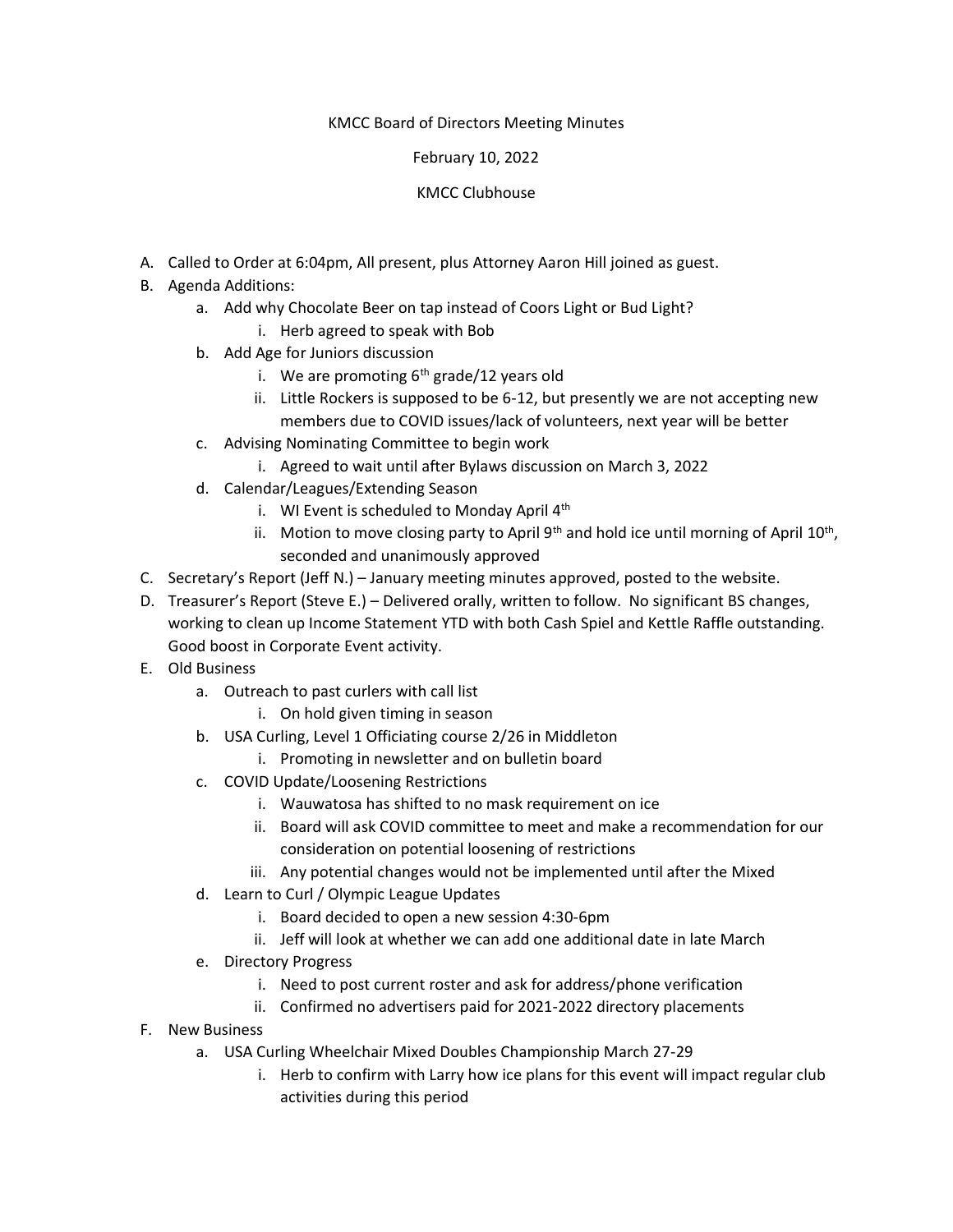- b. Met with Aaron Hill
	- i. The Board reviewed legal matters with counsel
- c. Discussion of Club Bylaws
	- i. Agreement to meet separately and focus specifically on any/all updates necessary, 6pm March 3rd
- d. In-Ice Advertising
	- i. Motion to spend approximately \$6000 on mesh printed houses for '22-23 season, seconded, unanimously approved
	- ii. Motion to appoint Steve and Craig to oversee revamp of advertising overall for '22-23 season, seconded, unanimously approved
- e. Second Olympic Fever, 6-week league, on Thursday night approved March 3 April 7
- G. Adjourn Motion to adjourn 8:32, unanimously approved

Respectfully submitted,

Jeff Nelson

## **Curling Instruction and Club Promotions – Nikki Raine**

Juniors- Attempted to have a team curl in Appleton but cancelled due to low numbers-they are registering a team in our 5&U March 5-6. Calendar updated to not have Juniors in March-I didn't know the season has normally been over after the junior bonspiel the first weekend of March.

Directory being worked on-updated membership information being addressed and will get to Tom ASAP.

Corporate Events- held 3 events since last meeting-received great reviews from all. \$1800 received and donations for beer given to Steve (roughly \$100).

Upcoming this month:

School field trip events (total of 6 days with 1 member designated to be in charge those times; Jeff White, Matt Raine & Heather Regan). Total base revenue estimate of \$1250ish. 3 Members are holding events.

1 corporate event on 2/24 and NEED volunteers.

## **Ice Report – Adam Passo**

1. Flood this Friday, leveling Saturday. The ice conditions, particularly beyond the end lines at both ends of sheets 1 and 5, have gotten dodgy so this Friday morning we will apply what will probably be the last flood of the season. Then on Saturday hoping to assemble a big team to level the ice. Conditions will take a few days to get up to top shape, but the Mixed Bonspiel and all events after should enjoy very good ice. Somewhat dependent on weather, of course.

Ice SHOULD be available Saturday afternoon; but if I am short on help Saturday morning it may stretch to Sunday. Larry has a funeral/memorial to attend Saturday afternoon so I will have a hard stop at 12:30.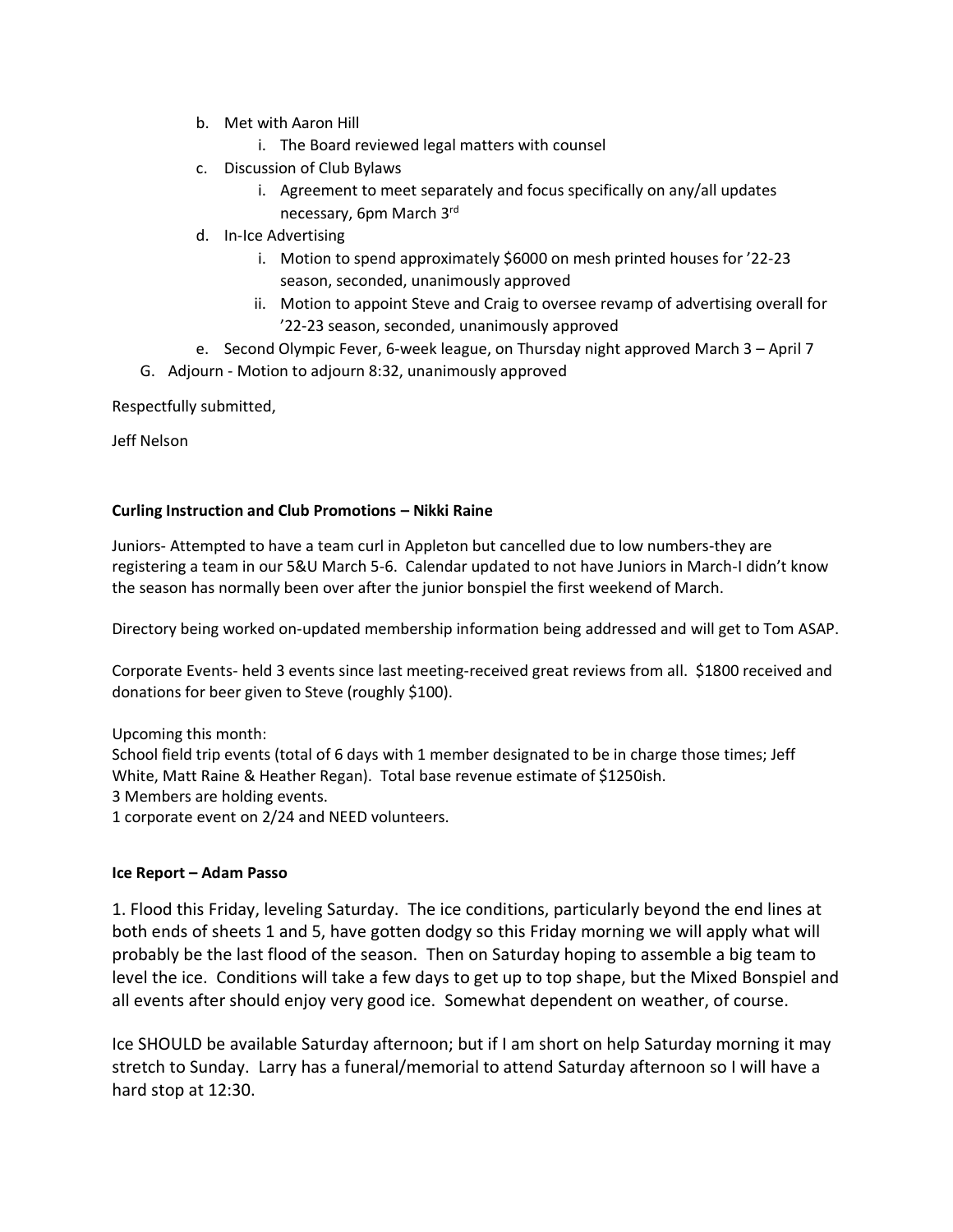2. Just FYI, the blower motor on the heating unit above sheet 1 crapped out last week, and was replaced. The bill was \$479. Great to be replaced so quickly and, all things considered, so affordably.

3. I believe the bonspiel payments to icemaker program that was initiated this year are working well. Thanks to the Board, I think it is a step in a necessary direction, and appreciated.

## **Major Bonspiels – Craig Sharkus**

## **Midwest 5 & under**

March 5th & 6th

Registration:

• Currently 12 teams committed(maybe 13) 7 paid teams

o Madison, Tosa, Racine, MKE, & 2 Kettle Teams

- The Kettle Moraine Jr. team has expressed interest
- 1 more Kettle Moraine team is interested
- Lis Collins would like to place 2 teams from her club (not sure where she is out of)
- Matt Doherty (Tosa) is looking to field a team
- No Appleton teams (reached out to Brian Nodolf)
- Would leave 3 or 4 open slots
- Food:

3 meals Sat & 2 meals Sunday with Pizza late night

Ice Prep: Mitch Wilson has contacted Larry Lux about scraping. Pebble & Nip will be done by

Mitch, Matt, and Nikki

Advertisement:

- Posted on social media platforms and Sponsored/Paid Facebook advertisements in other
- clubs market areas
- Flyers sent to clubs
- Word of mouth and Flyers handed out at other 5U bonspiels

Volunteers Needed: Sign-up sheet will be posted at the club for areas and time slots.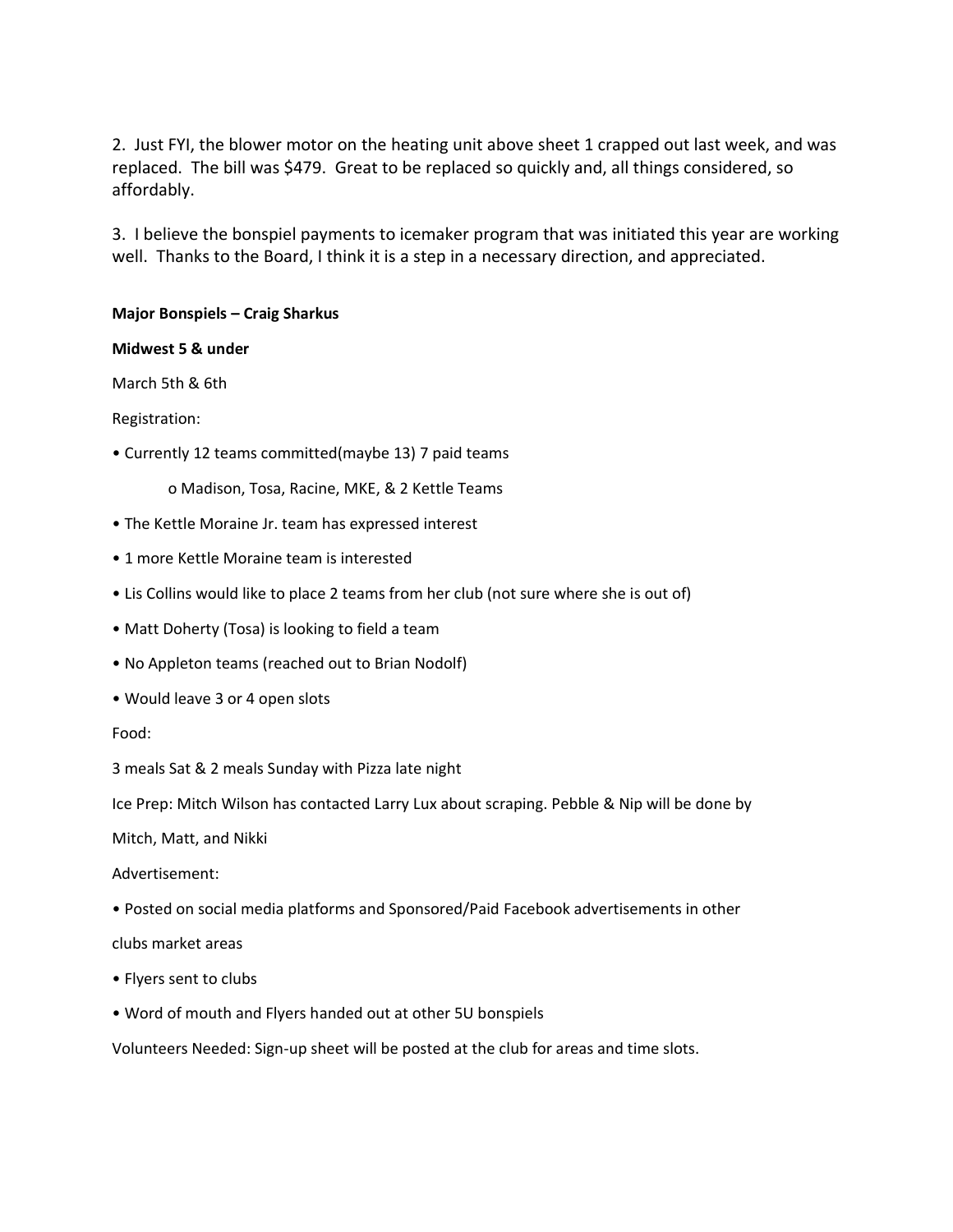#### **KMCC Mixed**

#### **Feb 25-27th**

General updates

- 1. Pins are complete Pickup 2/11
- 2. Parking sign complete Pickup 2/11
- 3. Volunteer lists, appetizer/dessert donation sign-ups going up 2/11
- 4. Gift bags ready
- 5. Booze requirements provided to Craig Heinze
- 6. Menus complete
- Grocery lists complete
- Kitchen duties complete
- Saturday banquet staffed and menu complete

Entry updates - 14 total spots of 16. \*\*\*\*Still need 2 entries to complete bonspiel draw

sheet. This is the one place I need help!

- 1. Ladder teams established after some deferrals or declines
- Michele Heinze KMCC
- Jeff Moylan KMCC
- 2. Playdown team established:
- John Geason KMCC
- Ice technician (Larry Laux) declined his spot
- 1. Outside Entries 11 total
- Still left to do:
- Draw sheet Will submit to Megan Passo by 2/13. Will hold the two open spots
- as TBD and still make the draw sheet
- Team name cards Will submit to Megan Passo by 2/13.
- Schedule of events for teams Will submit to Megan Passo by 2/13.
- Make chili/veggie lasagna ahead of time Complete by 2/13
- Solicit Sharkus for broom and/or other donations/raffle items